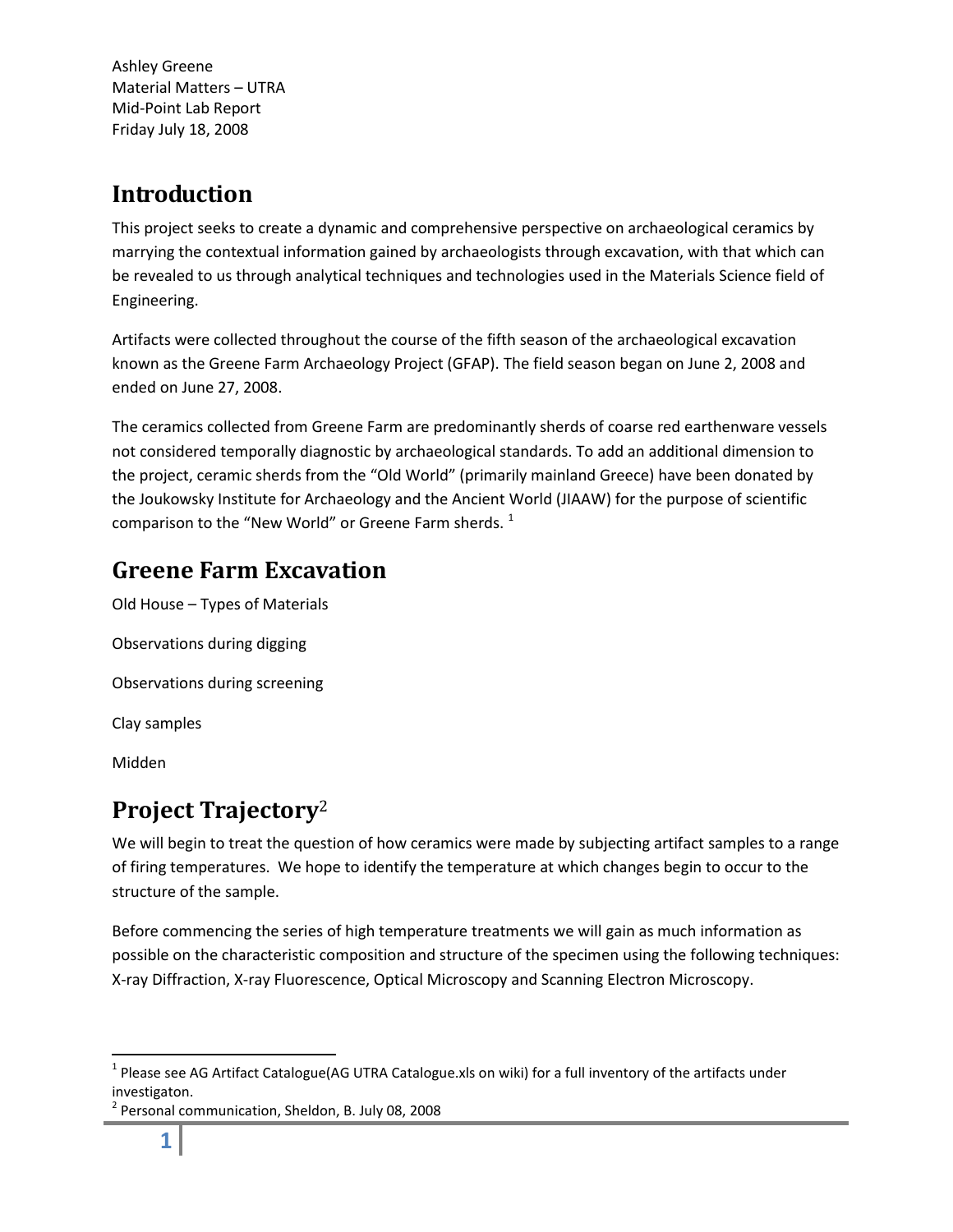The extremely porous and friable nature of the ceramics being tested requires that we experiment with sample preparation methods particularly for use with the Scanning Electron Microscope. Specimen AG-8 also identified as artifact number 13695 from context GF1736 of the Greene Farm Archaeology Project will be used to test the most ideal method of sample preparation.

# **Sample Preparation**

Samples were cut from the ceramic sherds using a diamond saw. Water was used as a blade lubricant rather than the usual blade lubricant because the contents of the blade lubricant could not be fully accounted for.

During week 1 of the second half of the research project the team attempted both hot and cold mounts on samples of brick from the GFAP 2008. It was decided that hot mounting the samples would most likely compromise the integrity of the samples and potentially corrupt the results of optical examination. All samples were subsequently cold mounted.

While certainly a less detrimental mounting technique for the specimens under investigation, the cold mounting procedure did present some concerns. The possibility that the mounting epoxy would partially or completely impregnate the pores of the sample was one such concern. AG-8 Sample 1 after mounting was ground and polished, then carbon coated in preparation for SEM-EDS (scheduled for 07/22/2008).

# **Materials Science Tests**

#### *ED-XRF*

In collaboration with the Center for Environmental Studies' Environmental Studies and Technical Manager Dr. David Murray ED-XRF analysis was conducted on July 10, 2008 and July 17, 2008 on the following samples:

| $AG-8$           | nonglaze                      |
|------------------|-------------------------------|
| $AG-8$           | glaze                         |
| Standardization  | test                          |
| <b>NIST 2702</b> | soil standard                 |
| <b>NIST 2781</b> | soil standard                 |
| JIAAW#505        | without holder, painted side  |
| JIAAW#506        | with holder, painted side     |
| JIAAW#507        | with holder, non-painted side |
| JIAAW#812        | with holder, decorated side   |
| JIAAW#813        | with holder, not decorated    |
| JIAAW#593        | with holder, painted side     |
| JIAAW#594        | with holder, unpainted side   |
| $AG-11$          | with holder, outer side       |
|                  |                               |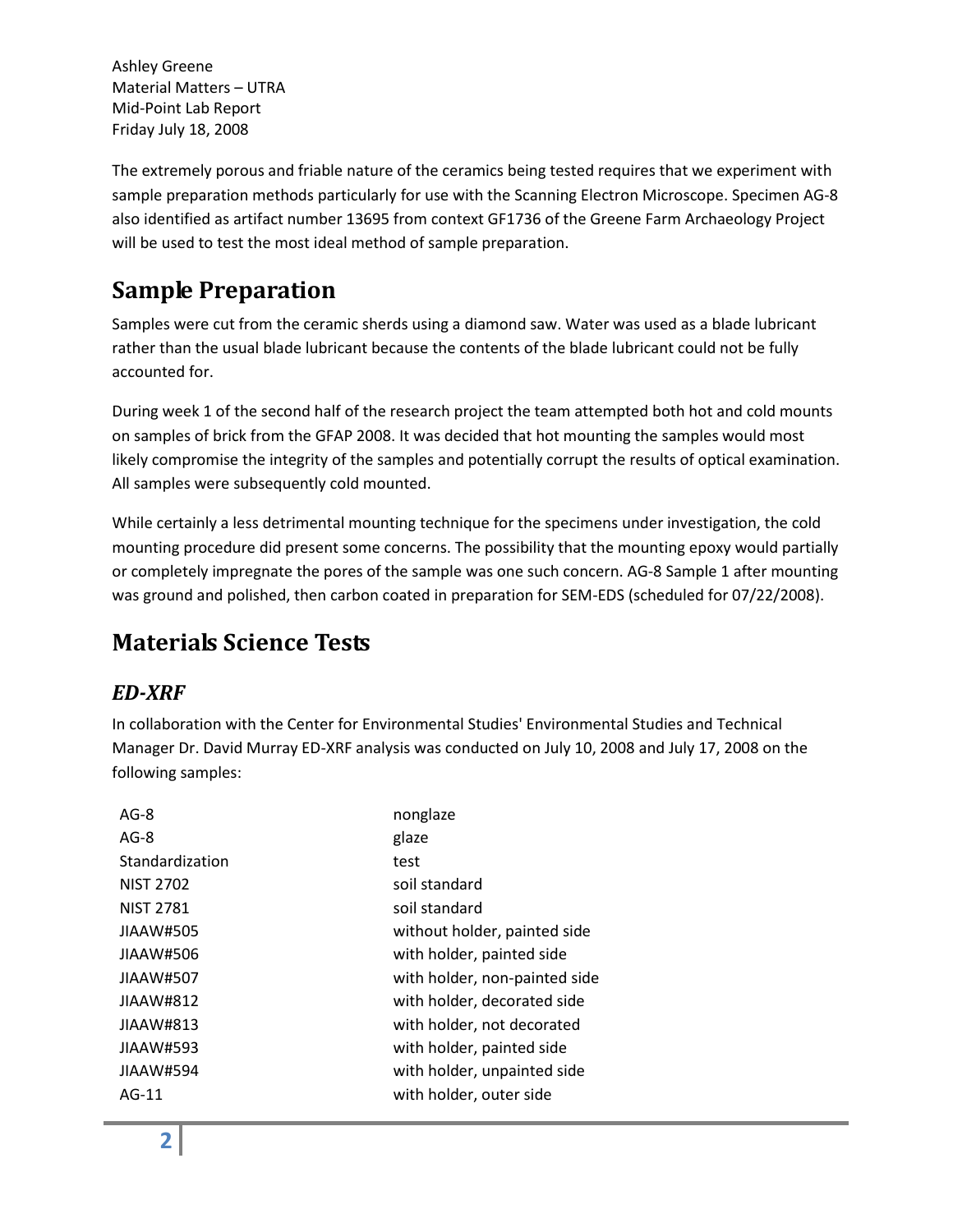| AG-11             | with holder, inner side           |
|-------------------|-----------------------------------|
| $AG-10b$          | with holder, outer side           |
| $AG-10b$          | with holder, inner side           |
| <b>Brick 1731</b> | with holder, faced                |
|                   | with holder, not faced (irregular |
| <b>Brick 1731</b> | surface)                          |

Readings were taken for each specimen on the surfaces which contained some kind of decoration and the surface which did not.

#### *XRD*

AG-8 has undergone a variety of x-ray diffraction scans, where the depth of the probe and test run-time have been altered.

### *Optical Microscope*



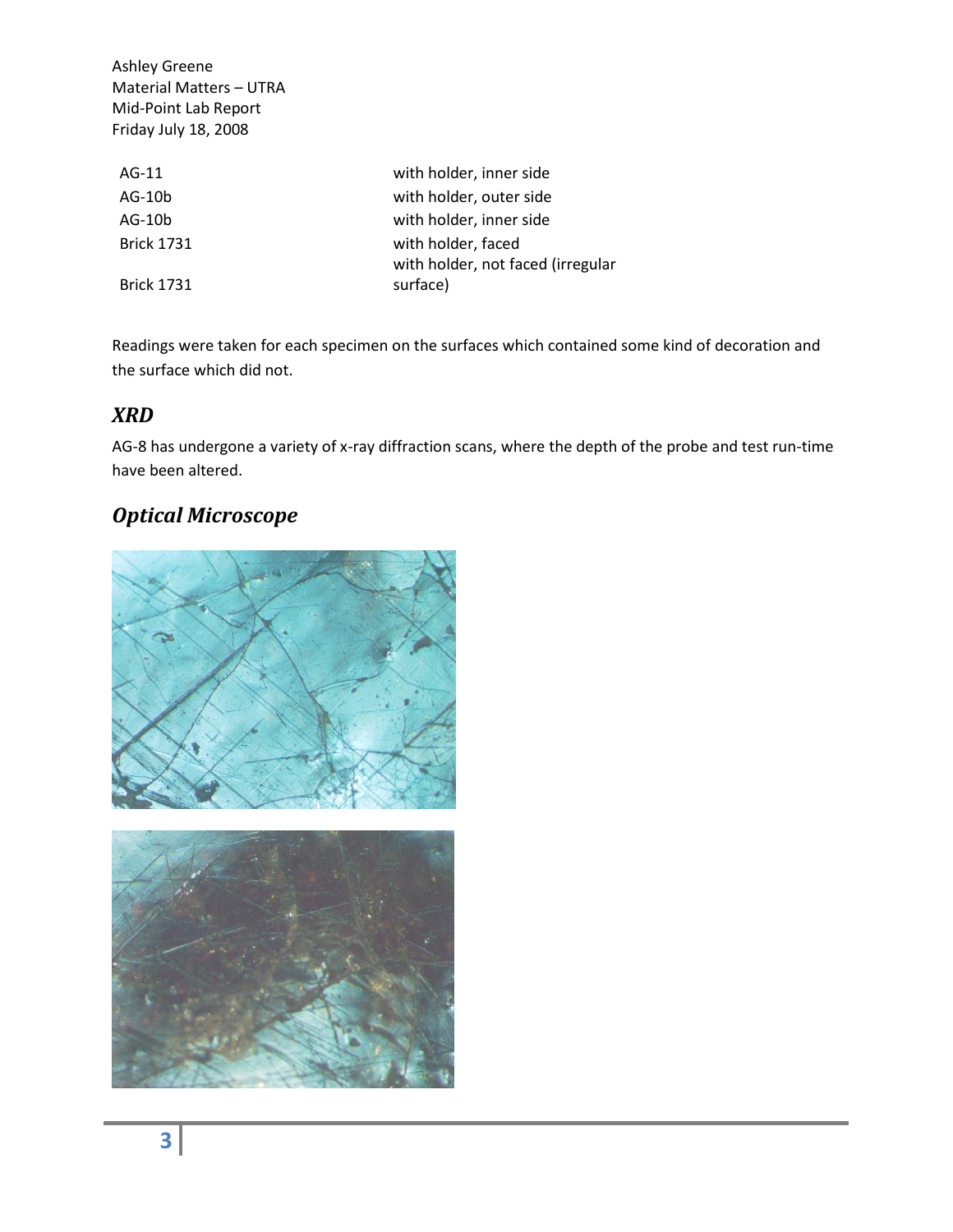





**4**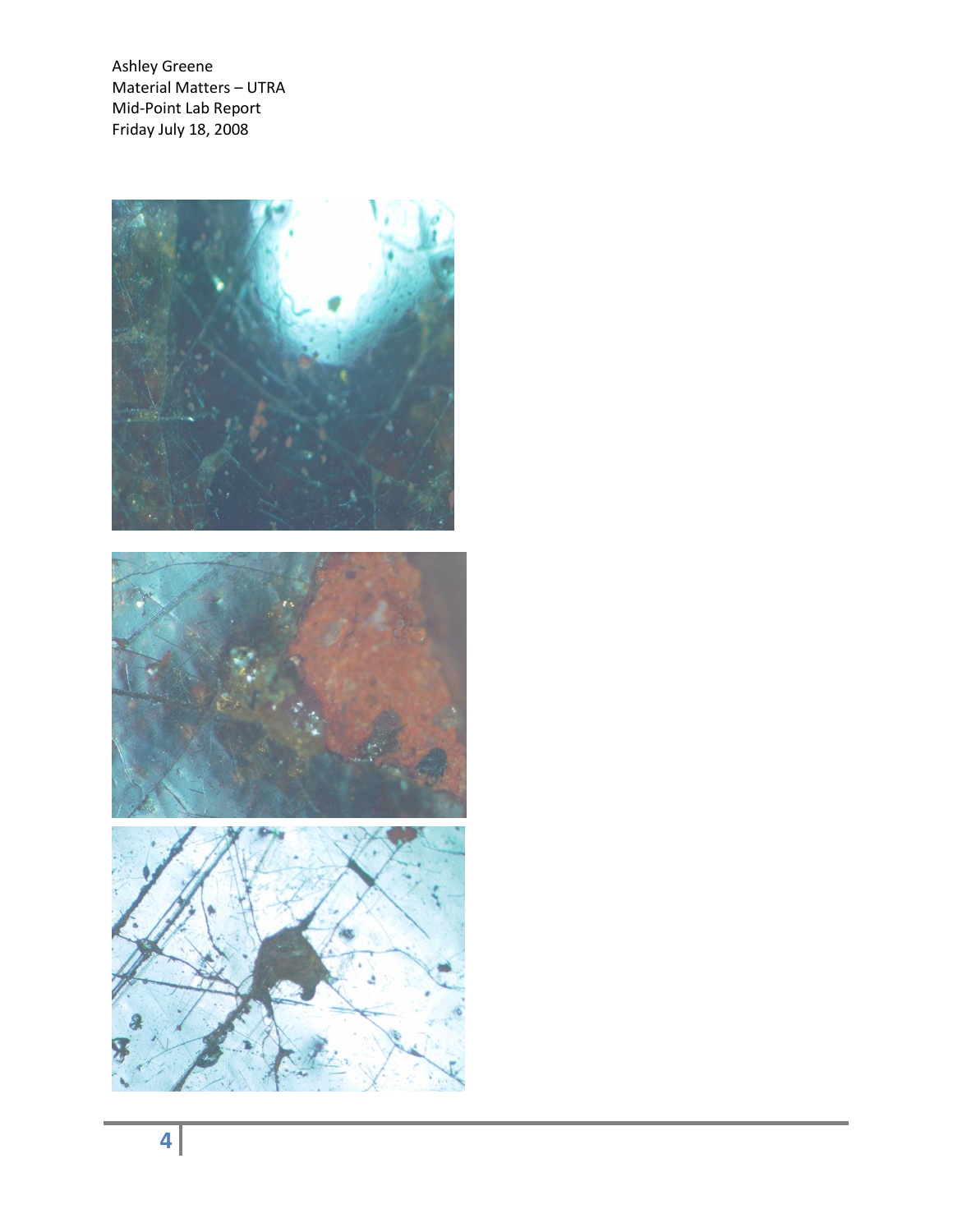





**5**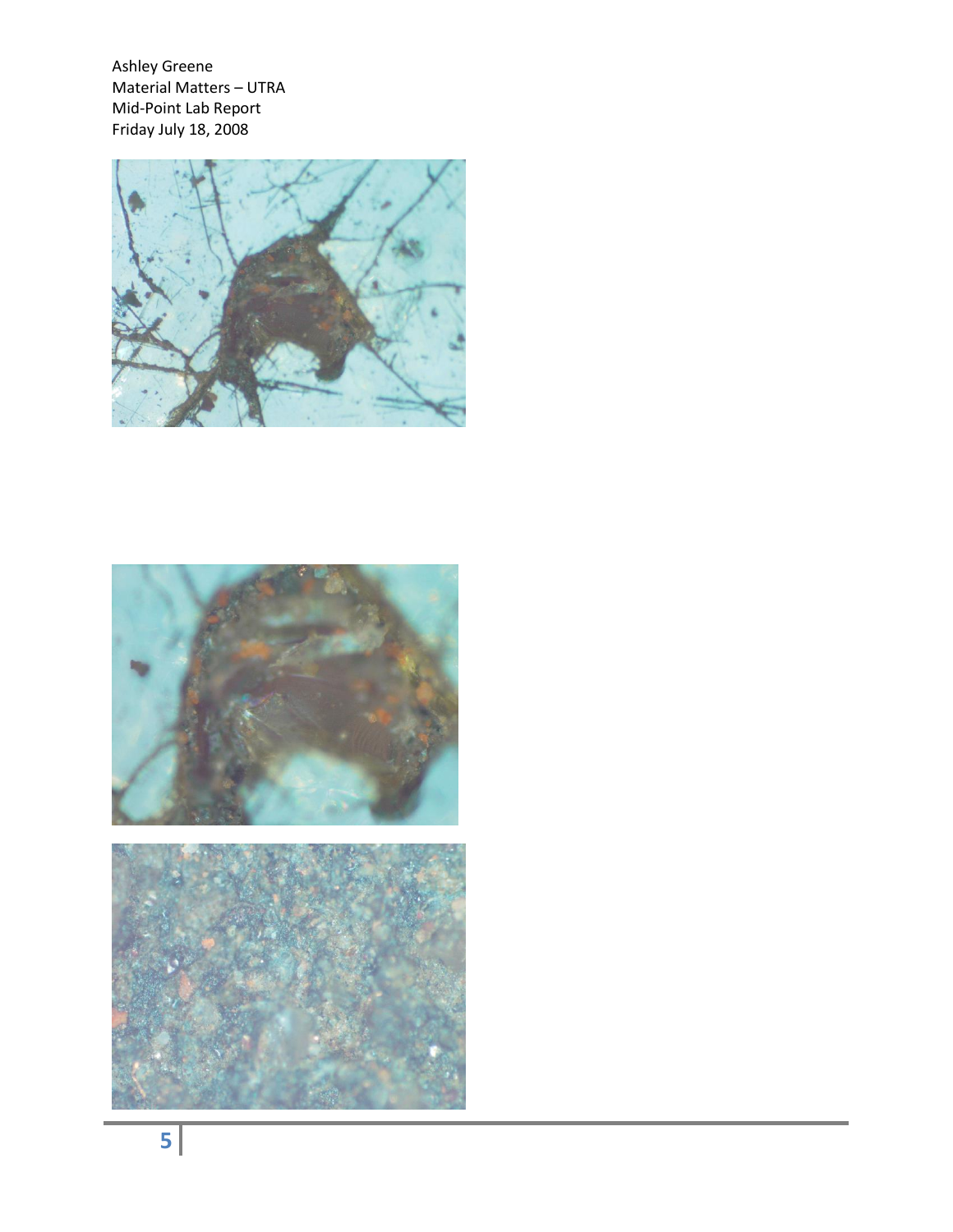